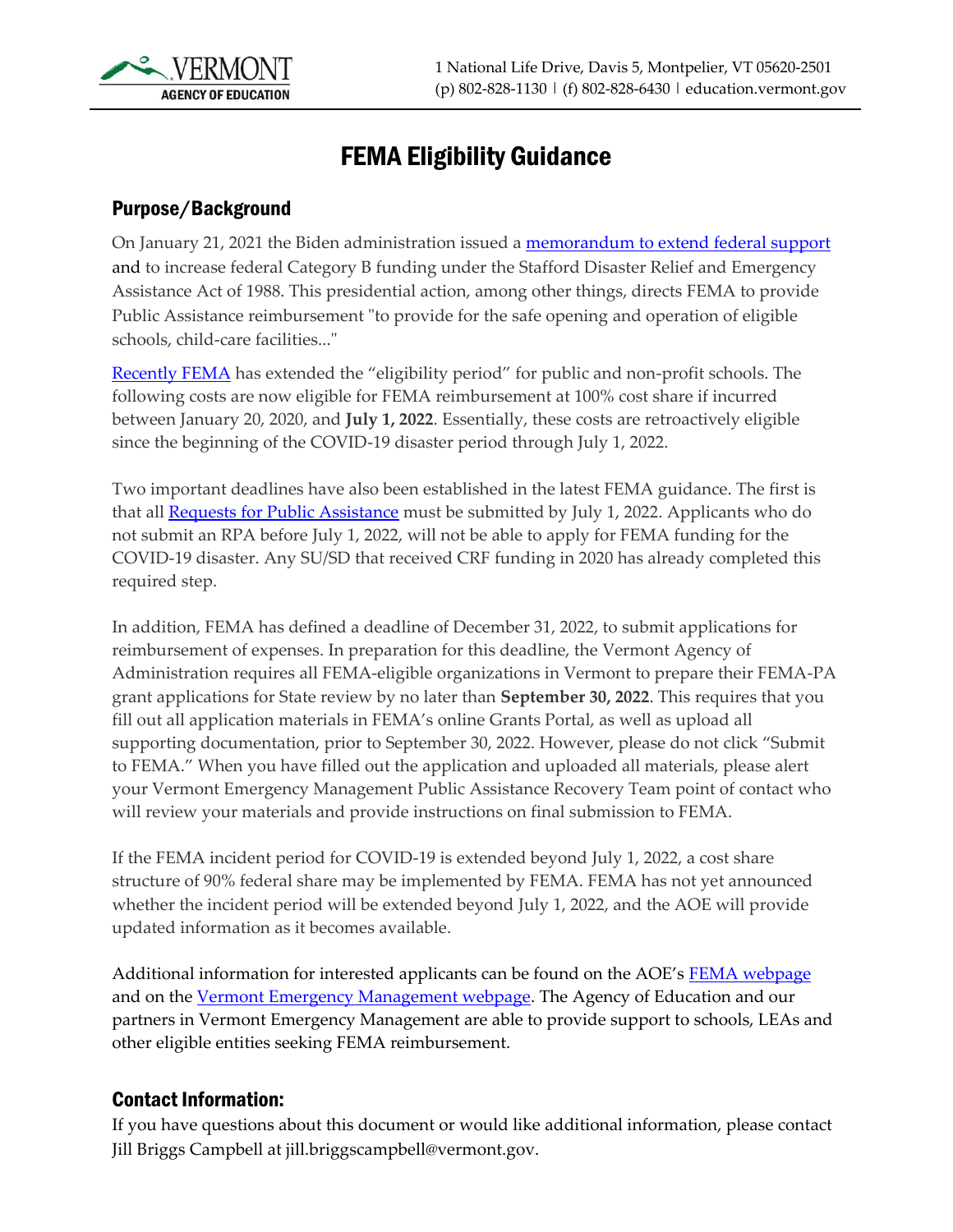# General Considerations

Time of ordering, time of receipt, or delays in the installation and/or usage due to supply chain issues and labor shortages are not relevant for FEMA eligibility. Ultimately, what matters for FEMA eligibility is only the dates of use, which are January 20, 2020, to July 1, 2022. Only the dates of actual use will determine the eligibility of the cost.

Please note that the minimum submission threshold for a FEMA application is \$3,300. If you have less than \$3,300 in total incurred expenses, you will not be eligible for FEMA assistance.

## Determining Eligibility for FEMA Assistance

To determine whether they are eligible to receive reimbursement from FEMA, an organization (listed below) should first complete the **FEMA** [Request for Public Assistance](https://grantee.fema.gov/EventOpenRequestPeriod) (RPA). To complete this simple, initial application only takes a few minutes and FEMA will usually respond with an eligibility determination within a few days to a few weeks.

#### Eligible Entities

- Local Education Agencies (LEAs)
- Approved and recognized independent schools
- Non-profit childcare centers
- Non-profit religious schools
- Summer camps run by state and non-profits

#### Who is Not Eligible

- For-profit schools
- For-profit summer camps
- For-profit childcare centers

### Eligible Costs Incurred Between January 20, 2020 and July 1, 2022

#### • **Personal Protective Equipment (PPE)**

- o Face masks, face shields, gloves, and gowns
- o Eligible for students, staff, volunteers, and non-contracted school affiliates (including volunteers who are present on school campuses)

#### • **Cleaning and disinfection**

- o Must be in accordance with CDC or public health guidance<sup>1</sup>
- o Only for costs in excess of regular/budgeted cleaning/disinfection costs for services or supplies (if there was no pandemic)
- o Hand sanitizers

### • **COVID-19 diagnostic testing**

o Eligible for students, staff, volunteers, and non-contracted school affiliates (including volunteers who are present on school campuses)